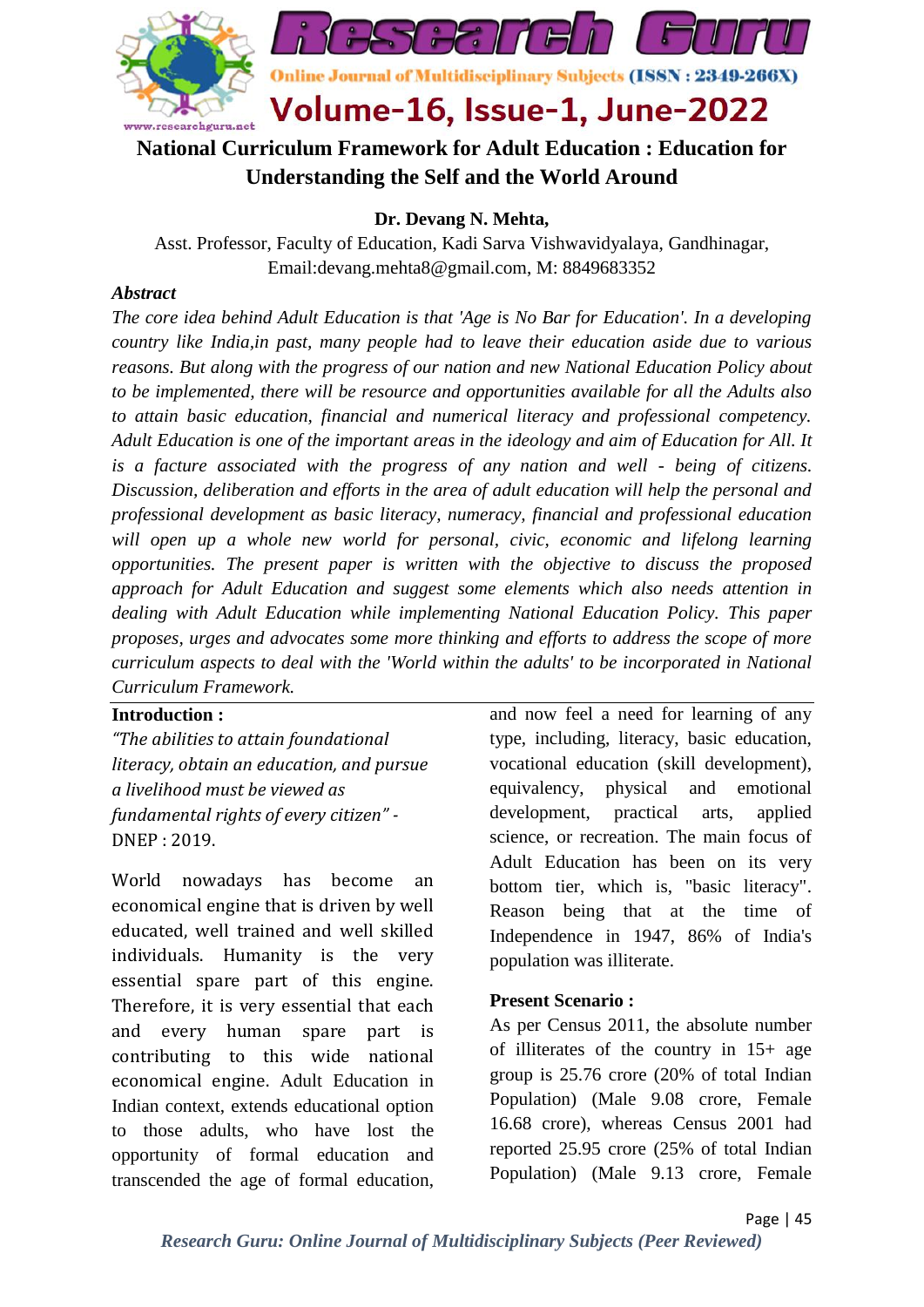16.82 crore) illiterates. Thus, in a decade we could only reduce the level of illiterate adults in India to only 5%. This speed needs to be accelerated drastically.

The percentage of adult illiterates in India is around 35% of the world's total adult illiterates. "**Global Education Monitoring Report 2017-18: Accountability in Education: Meeting our Commitments**" published by UNESCO has provided adult literacy details of different countries compiled during 2010-2016. As per the report, the adult literacy rate (15 & above age group) in South Asian and neighboring countries is Afghanistan 32%, Bangladesh 73%, Bhutan 57%, India 69%, Iran 85%, China 95%, Maldives 99%, Nepal 60%, Pakistan 57% and Sri Lanka 91%.

Education nowadays has become a strategic issue because it is the most critical criteria for judging the potential growth and development of a country. Therefore, basic literacy and numeracy is and should be the most primary goal of the government or administration for which Padhana Likhana Abhiyan is functioning with a time bound and well defined targets.

## **National Curriculum Framework for Adult Education :**

This for the first time that a very structured, comprehensive and multifaceted National Curriculum Framework for Adult Education will be developed as an implementation plan for NEP 2020. Scope of the National Curriculum Framework for Adult Education : "The curriculum framework for adult education will include at least five types of programmes, each with clearly defined outcomes: (a) foundational literacy and numeracy; (b) critical life skills (including financial literacy, digital literacy,

commercial skills, health care and awareness, child care and education, and family welfare); (c) vocational skills development (with a view towards obtaining local employment); (d) basic education (including preparatory, middle, and secondary stage equivalency); and (e) continuing education (including engaging holistic adult education courses in arts, sciences, technology, culture, sports, and recreation, as well as other topics of interest or use to local learners, such as more advanced material on critical life skills)". [NEP 2020, 21.5]

Education is a means for any individual to understand the world around them and to understand the world within themselves. Education for adults should serve both the purposes, to make them understand world around them and to make them understand world within them. Let's check the five main points of the proposed NCF for Adult Education in both these aspects.

**To Understand World Around Themselves :** a) Basic literacy and numeracy, b) critical life skills (including financial literacy, digital literacy, commercial skills, health care and awareness, child care and education, and family welfare),c) vocational skills development (with a view towards obtaining local employment), d) basic education (including preparatory, middle, and secondary stage equivalency):

**To Understand World Within Themselves** : This type of education should be to address inner aspects of an adults like their hopes, aspirations, talents, anxieties etc. Education that Adults require must also needs to deal with the problems that they have regarding their inner world because most of the problems that adults encounter are concerned with their inner world.